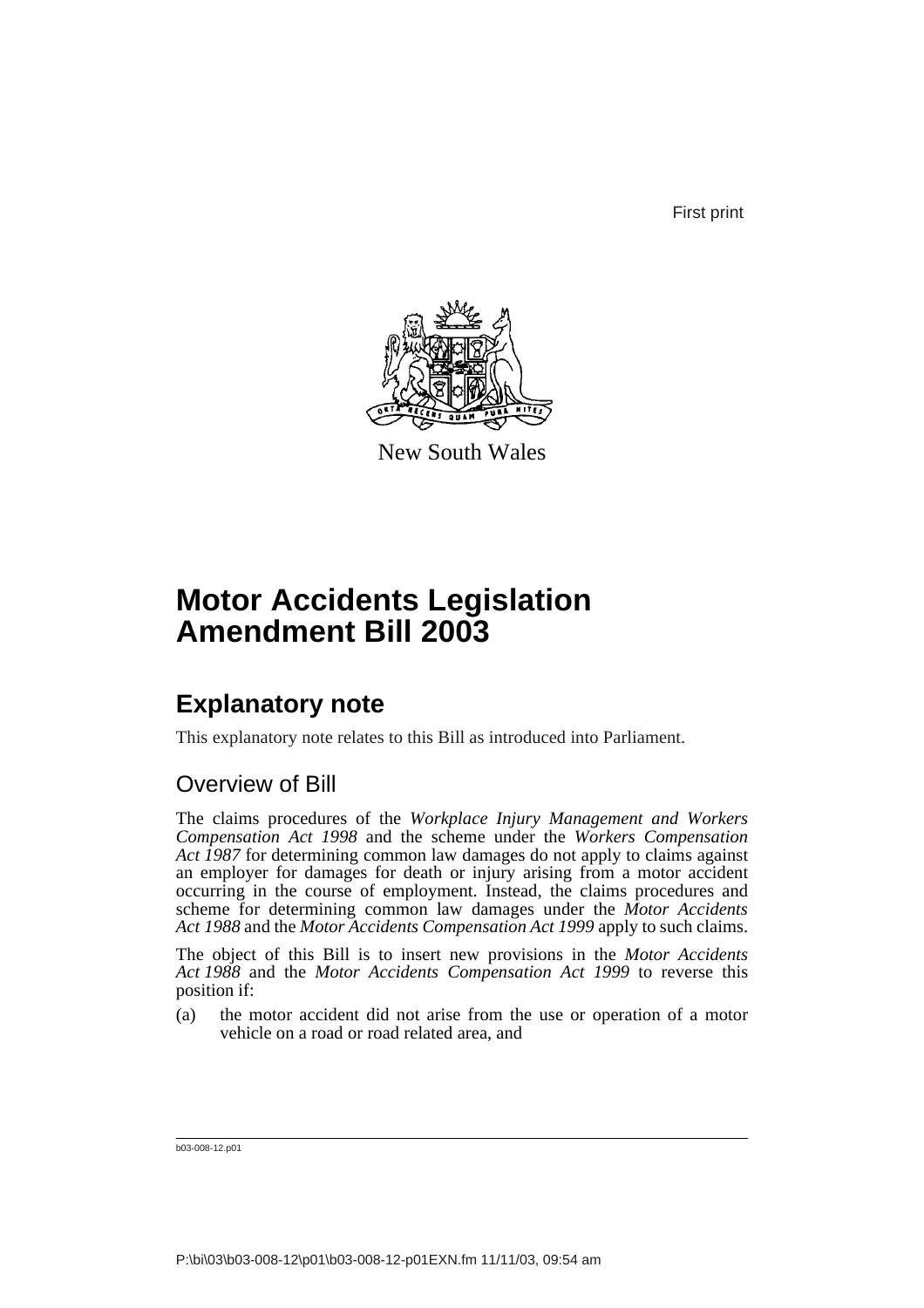Explanatory note

(b) there is no motor accident insurer on risk (including any insurer under a third-party policy) in respect of the motor accident and there is no right of action against the Nominal Defendant.

The Bill contains transitional provisions that extend the operation of the new provisions to motor accidents occurring before the commencement of those new provisions, but not so as to affect court proceedings commenced before 5 December 2002 (being the date on which the Minister made a statement in the Legislative Council to the effect that the amendments made by the Bill would commence from that date).

### Outline of provisions

**Clause 1** sets out the name (also called the short title) of the proposed Act.

**Clause 2** provides for the commencement of the proposed Act on a day or days to be appointed by proclamation.

**Clause 3** is a formal provision that gives effect to the amendments to the *Motor Accidents Act 1988* set out in Schedule 1.

**Clause 4** is a formal provision that gives effect to the amendments to the *Motor Accidents Compensation Act 1999* set out in Schedule 2.

**Clause 5** is a formal provision that gives effect to Schedule 3 which inserts a note to section 151E of the *Workers Compensation Act 1987* and a note to the definition of *work injury damages* in section 250 (1) of the *Workplace Injury Management and Workers Compensation Act 1998*.

### **Schedule 1 Amendment of Motor Accidents Act 1988**

This Schedule sets out the amendments to the *Motor Accidents Act 1988* explained in the Overview.

#### **Schedule 2 Amendment of Motor Accidents Compensation Act 1999**

This Schedule sets out the amendments to the *Motor Accidents Compensation Act 1999* explained in the Overview.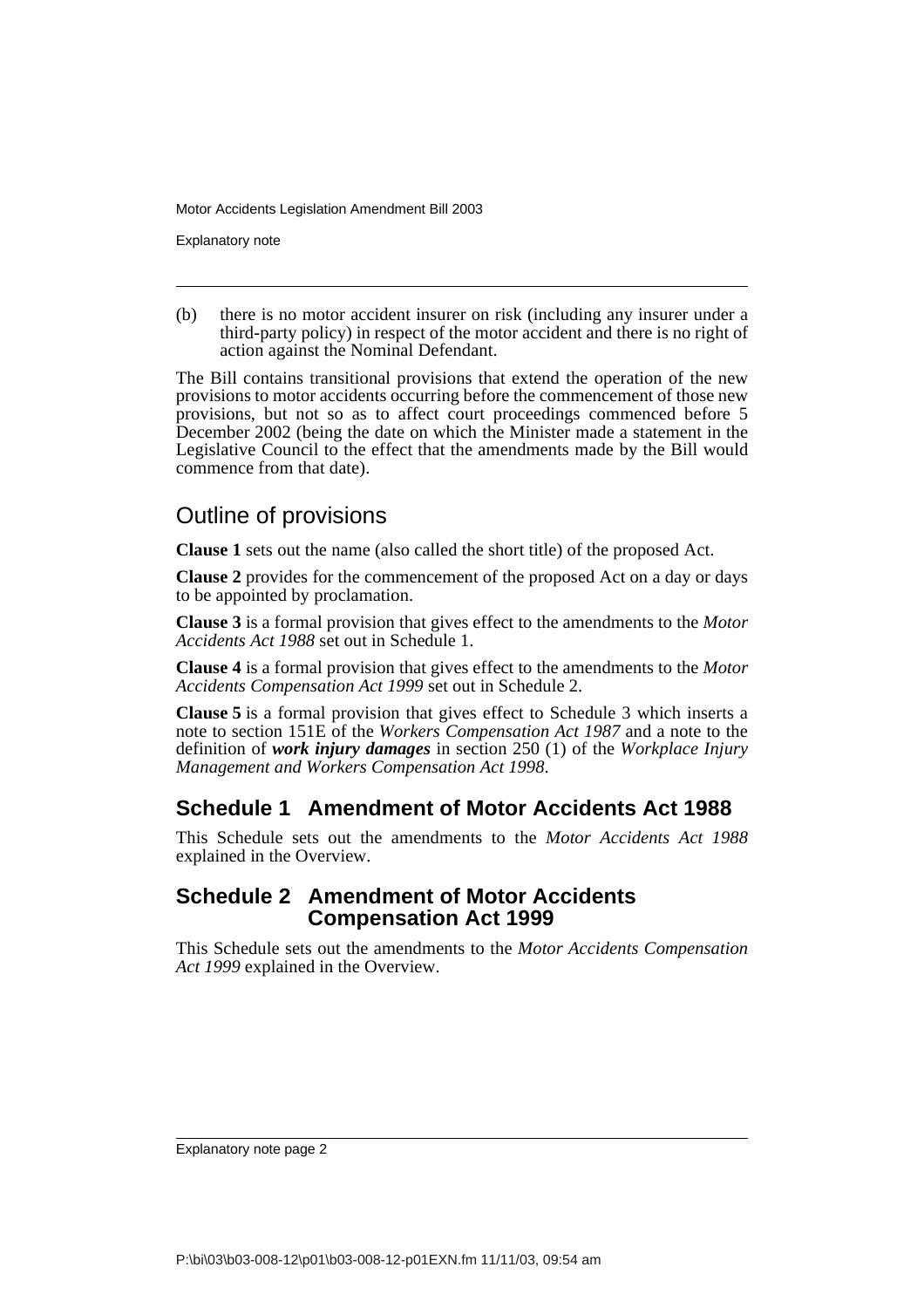Explanatory note

#### **Schedule 3 Amendment of workers compensation legislation**

This Schedule inserts a note into the *Workers Compensation Act 1987* to alert readers to the effect of the proposed provisions explained in the Overview in relation to the award of common law damages. It also inserts a note into the *Workplace Injury Management and Workers Compensation Act 1998* to alert readers to the effect of the proposed provisions explained in the Overview in relation to the claims procedures of that Act.

Explanatory note page 3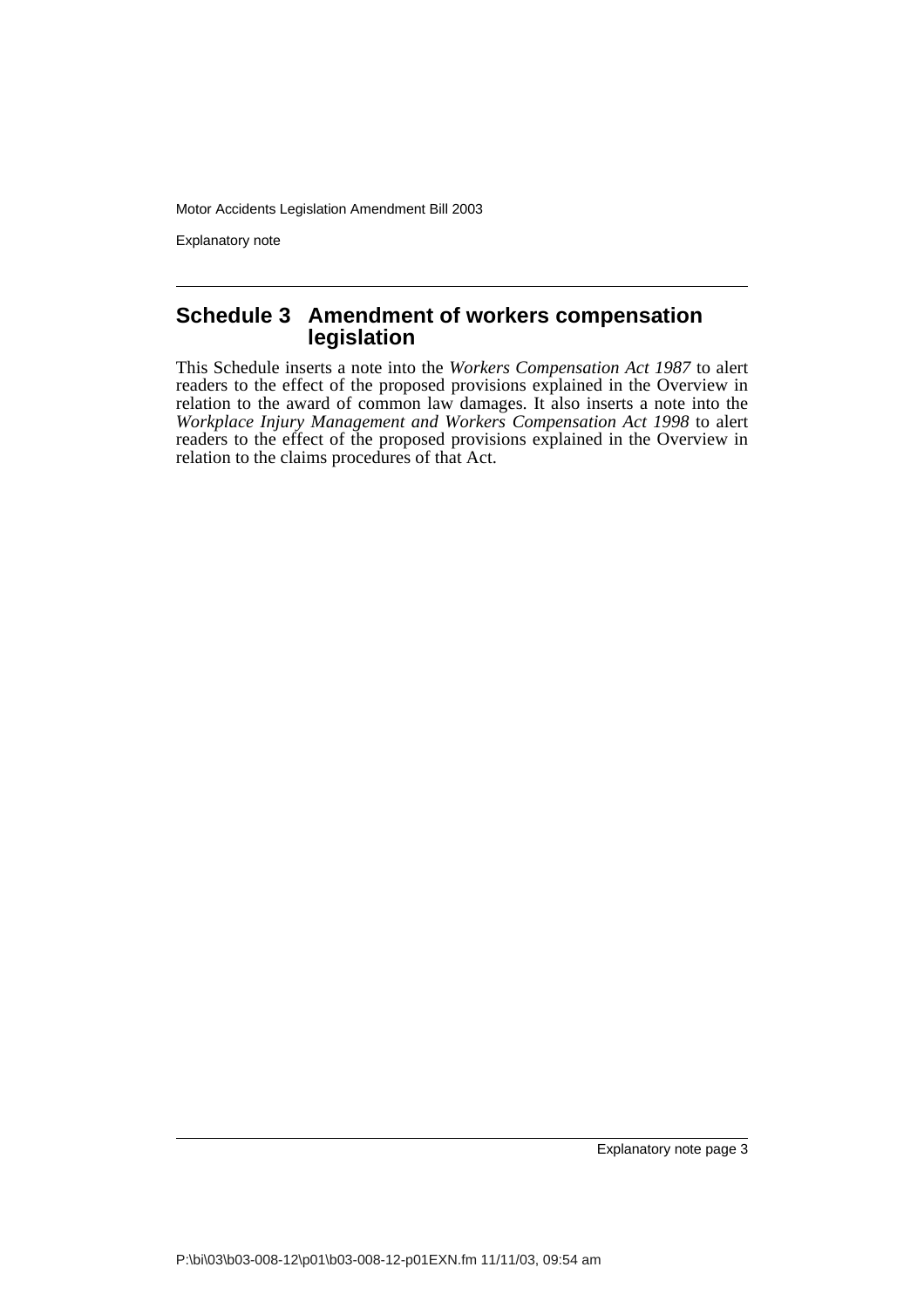Explanatory note

Explanatory note page 4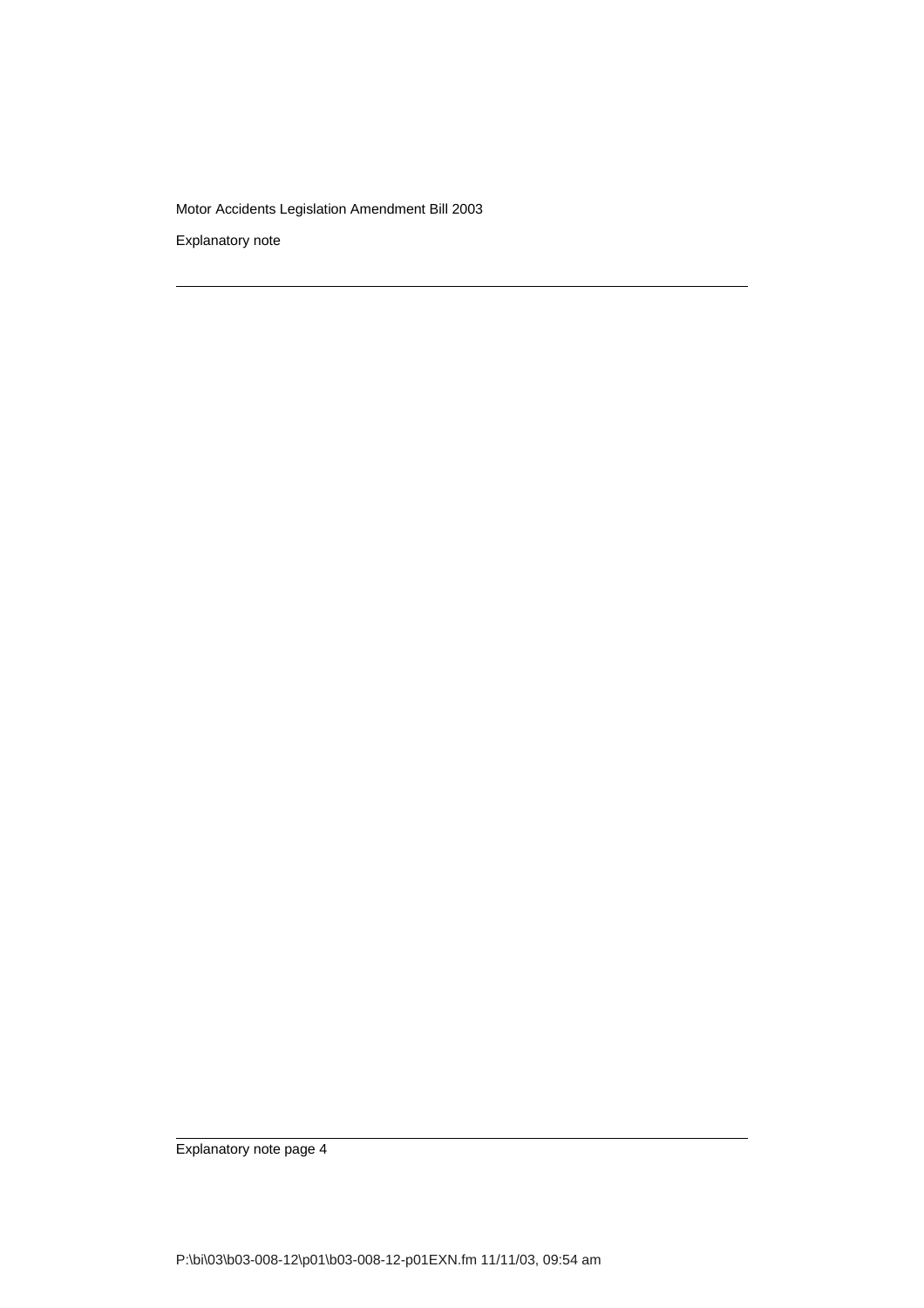First print



New South Wales

## **Motor Accidents Legislation Amendment Bill 2003**

### **Contents**

|            |                                                    | Page |
|------------|----------------------------------------------------|------|
|            | Name of Act                                        |      |
|            | Commencement                                       | 2    |
| 3          | Amendment of Motor Accidents Act 1988 No 102       |      |
| 4          | Amendment of Motor Accidents Compensation Act 1999 |      |
|            | No 41                                              | 2    |
| 5          | Amendment of workers compensation legislation      |      |
| Schedule 1 | Amendment of Motor Accidents Act 1988              | 3    |
| Schedule 2 | Amendment of Motor Accidents Compensation Act 1999 | 5    |
| Schedule 3 | Amendment of workers compensation legislation      |      |

b03-008-12.p01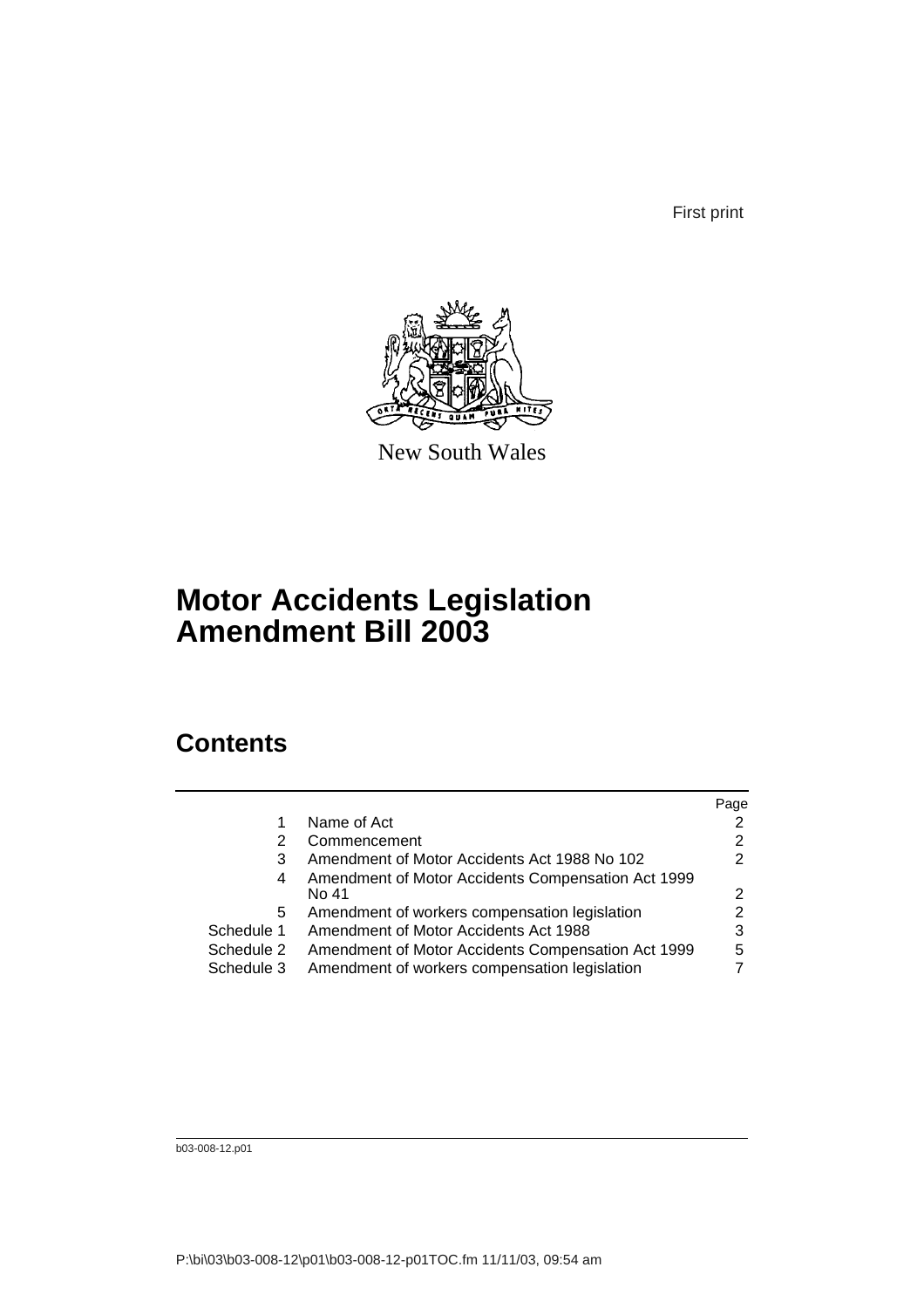**Contents** 

Page

Contents page 2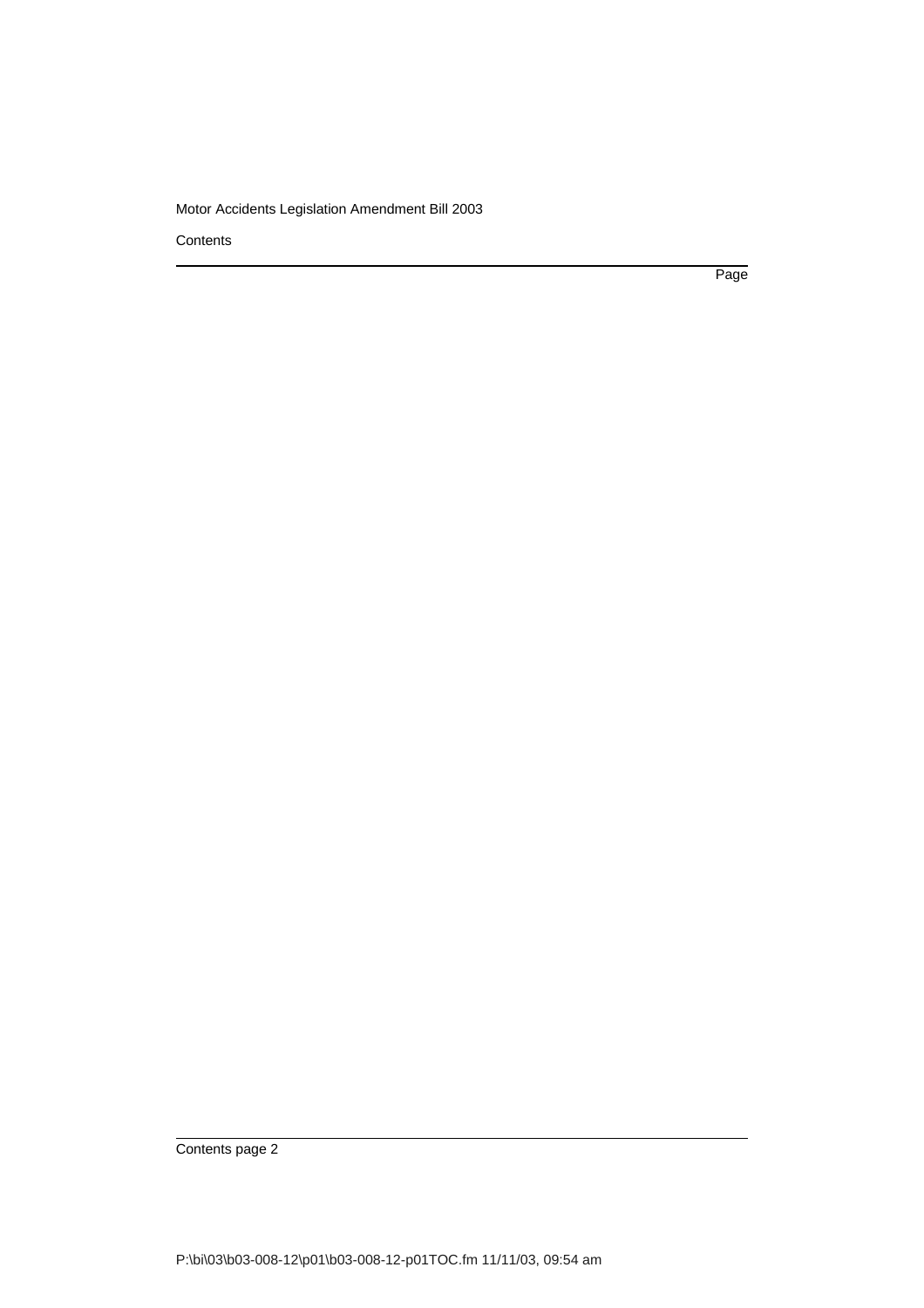

New South Wales

# **Motor Accidents Legislation Amendment Bill 2003**

No , 2003

#### **A Bill for**

An Act to amend the *Motor Accidents Act 1988* and the *Motor Accidents Compensation Act 1999* in respect of motor accidents occurring in the course of employment; and for other purposes.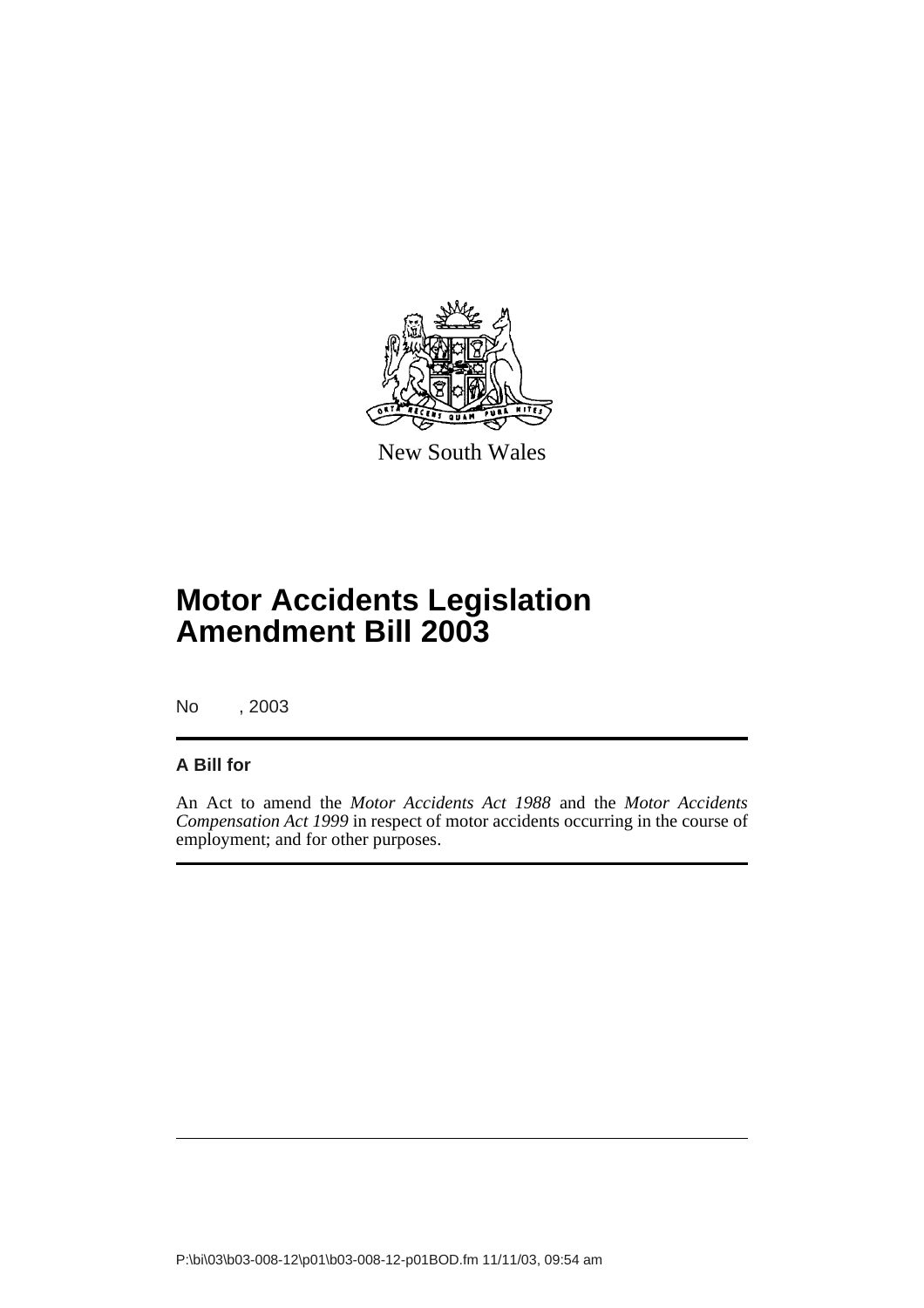<span id="page-7-4"></span><span id="page-7-3"></span><span id="page-7-2"></span><span id="page-7-1"></span><span id="page-7-0"></span>

|              | The Legislature of New South Wales enacts:                               | 1              |
|--------------|--------------------------------------------------------------------------|----------------|
| 1            | Name of Act                                                              | 2              |
|              | This Act is the <i>Motor Accidents Legislation Amendment Act 2003</i> .  | 3              |
| $\mathbf{2}$ | <b>Commencement</b>                                                      | $\overline{4}$ |
|              | This Act commences on a day or days to be appointed by<br>proclamation.  | 5<br>6         |
| 3            | Amendment of Motor Accidents Act 1988 No 102                             | $\overline{7}$ |
|              | The <i>Motor Accidents Act 1988</i> is amended as set out in Schedule 1. | 8              |
| 4            | <b>Amendment of Motor Accidents Compensation Act 1999 No 41</b>          | 9              |
|              | The <i>Motor Accidents Compensation Act 1999</i> is amended as set out   | 10             |
|              | in Schedule 2.                                                           | 11             |
| 5            | Amendment of workers compensation legislation                            | 12             |
|              | The Workers Compensation Act 1987 and the Workplace Injury               | 13             |
|              | Management and Workers Compensation Act 1998 are amended as              | 14             |
|              | set out in Schedule 3.                                                   | 15             |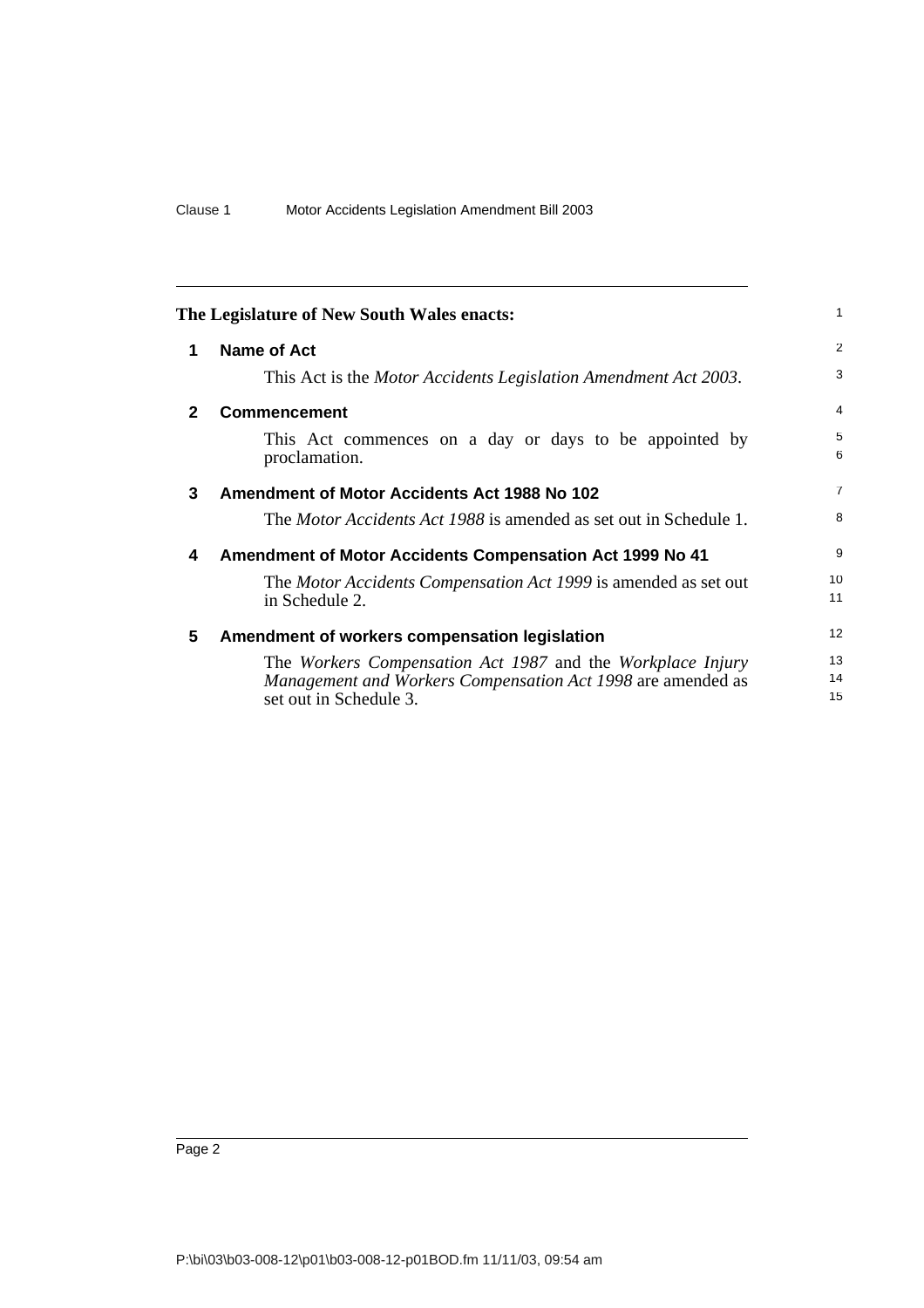Amendment of Motor Accidents Act 1988 Schedule 1

 $\ddot{\phantom{0}}$ 

<span id="page-8-0"></span>

|     |    |                   | Schedule 1 Amendment of Motor Accidents Act 1988<br>(Section 3)                                                                                                                                                                                                                                                                                                                               | $\mathbf{1}$<br>$\overline{2}$         |
|-----|----|-------------------|-----------------------------------------------------------------------------------------------------------------------------------------------------------------------------------------------------------------------------------------------------------------------------------------------------------------------------------------------------------------------------------------------|----------------------------------------|
| [1] |    | <b>Section 3D</b> |                                                                                                                                                                                                                                                                                                                                                                                               | 3                                      |
|     |    |                   | Insert after section 3C:                                                                                                                                                                                                                                                                                                                                                                      | 4                                      |
|     | 3D |                   | Parts 4, 5 and 6 not to apply to work injury claim resulting from<br>uninsured off-road accident                                                                                                                                                                                                                                                                                              | 5<br>6                                 |
|     |    | (1)               | Parts 4, 5 and 6 do not apply in respect of death or injury<br>caused by a motor accident if:                                                                                                                                                                                                                                                                                                 | $\overline{7}$<br>8                    |
|     |    |                   | (a)<br>the motor accident did not arise from the use or<br>operation of a motor vehicle on a road or road related<br>area, and                                                                                                                                                                                                                                                                | 9<br>10 <sup>1</sup><br>11             |
|     |    |                   | there is no motor accident insurer on risk in respect of<br>(b)<br>the motor accident, and                                                                                                                                                                                                                                                                                                    | 12 <sup>2</sup><br>13                  |
|     |    |                   | the death or injury gives rise to a work injury claim.<br>(c)                                                                                                                                                                                                                                                                                                                                 | 14                                     |
|     |    | (2)               | For the purposes of subsection $(1)$ $(b)$ , there is no motor<br>accident insurer on risk in respect of a motor accident if:                                                                                                                                                                                                                                                                 | 15<br>16                               |
|     |    |                   | at the time of the motor accident the motor vehicle was<br>(a)<br>not subject to coverage under a third-party policy and<br>was not subject to coverage under a policy of<br>compulsory third-party personal injury insurance or a<br>compulsory motor vehicle accident compensation<br>scheme under the law of a place other than New South<br>Wales or under a law of the Commonwealth, and | 17<br>18<br>19<br>20<br>21<br>22<br>23 |
|     |    |                   | there is no right of action against the Nominal<br>(b)<br>Defendant in respect of the motor accident.                                                                                                                                                                                                                                                                                         | 24<br>25                               |
|     |    | (3)               | For the purposes of subsection $(1)$ $(c)$ , death or injury gives<br>rise to a work injury claim if it is:                                                                                                                                                                                                                                                                                   | 26<br>27                               |
|     |    |                   | a death of a worker resulting from or caused by an<br>(a)<br>injury to the worker (being an injury caused by the<br>negligence or other tort of the worker's employer), or                                                                                                                                                                                                                    | 28<br>29<br>30                         |
|     |    |                   | an injury to a worker caused by the negligence or other<br>(b)<br>tort of the worker's employer.                                                                                                                                                                                                                                                                                              | 31<br>32                               |
|     |    | (4)               | Expressions used in subsection $(3)$ (a) and (b) have the same<br>meanings as they have in Part 5 of the Workers Compensation<br>Act 1987.                                                                                                                                                                                                                                                    | 33<br>34<br>35                         |

Page 3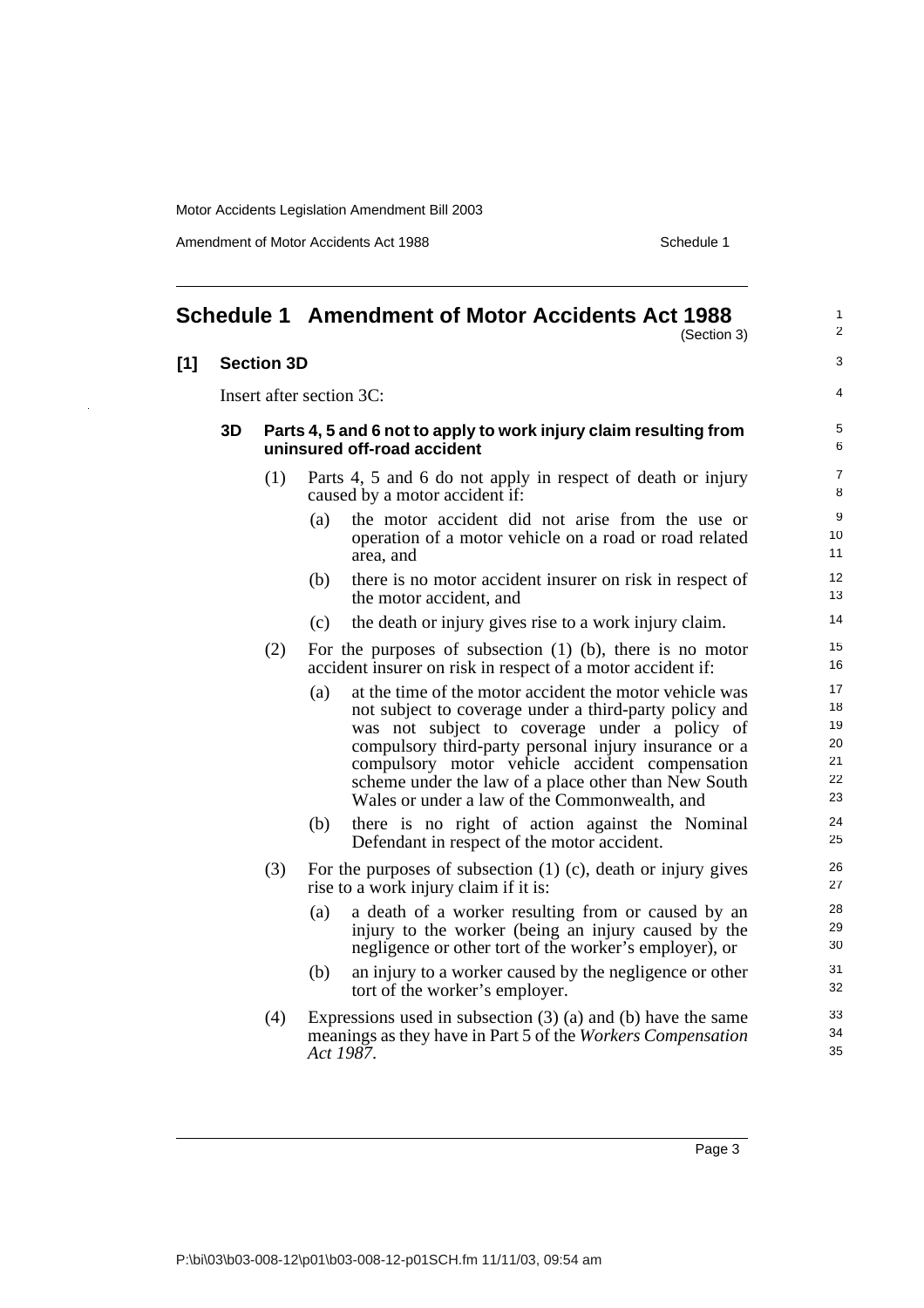| [2]   | Sections 34B, 41 and 69                                                                                                                                                                                                                     | 1                                              |
|-------|---------------------------------------------------------------------------------------------------------------------------------------------------------------------------------------------------------------------------------------------|------------------------------------------------|
|       | Insert at the end of the sections, respectively:<br>Note. The application of this Part in respect of work injury matters is<br>limited by section 3D.                                                                                       | $\overline{\mathbf{c}}$<br>3<br>$\overline{4}$ |
| $[3]$ | Schedule 4 Savings, transitional and other provisions                                                                                                                                                                                       | 5                                              |
|       | Insert at the end of clause $1(1)$ :                                                                                                                                                                                                        | 6                                              |
|       | the Motor Accidents Legislation Amendment Act 2003                                                                                                                                                                                          | 7                                              |
| [4]   | Schedule 4, Part 12                                                                                                                                                                                                                         | 8                                              |
|       | Insert after Part 11:                                                                                                                                                                                                                       |                                                |
|       | Part 12<br>Provisions arising from the enactment of                                                                                                                                                                                         | 10                                             |
|       | the Motor Accidents Legislation                                                                                                                                                                                                             | 11                                             |
|       | <b>Amendment Act 2003</b>                                                                                                                                                                                                                   | 12                                             |
|       | 35<br><b>Application of section 3D</b>                                                                                                                                                                                                      | 13                                             |
|       | Section 3D extends to motor accidents occurring before the<br>section commences. However, section 3D does not affect<br>court proceedings commenced before 5 December 2002 or<br>any decision of a court made before the section commences. | 14<br>15<br>16<br>17                           |

Page 4

 $\bar{z}$ 

 $\bar{z}$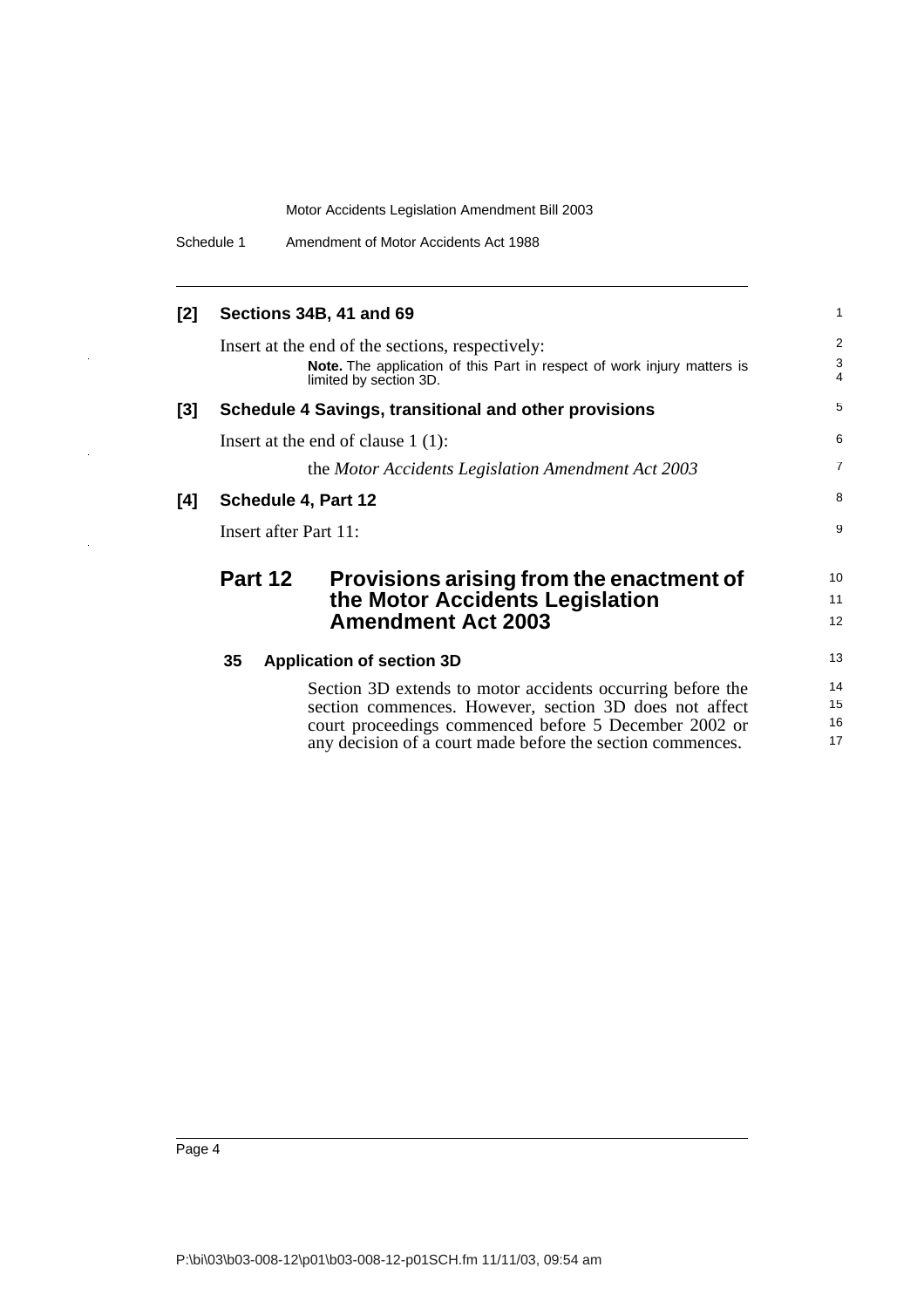Amendment of Motor Accidents Compensation Act 1999 Schedule 2

<span id="page-10-0"></span>

|     |           |                   | <b>Schedule 2 Amendment of Motor Accidents</b><br><b>Compensation Act 1999</b><br>(Section 4)                                                                                                                                                                                                                                                                                                 | 1<br>$\overline{c}$<br>3               |
|-----|-----------|-------------------|-----------------------------------------------------------------------------------------------------------------------------------------------------------------------------------------------------------------------------------------------------------------------------------------------------------------------------------------------------------------------------------------------|----------------------------------------|
| [1] |           | <b>Section 5A</b> |                                                                                                                                                                                                                                                                                                                                                                                               | 4                                      |
|     |           |                   | Insert after section 5:                                                                                                                                                                                                                                                                                                                                                                       | 5                                      |
|     | <b>5A</b> |                   | Chapters 3, 4, 5 and 6 not to apply to work injury claim<br>resulting from uninsured off-road accident                                                                                                                                                                                                                                                                                        | 6<br>$\overline{7}$                    |
|     |           | (1)               | Chapters 3, 4, 5 and 6 do not apply in respect of death or<br>injury caused by a motor accident if:                                                                                                                                                                                                                                                                                           | 8<br>9                                 |
|     |           |                   | the motor accident did not arise from the use or<br>(a)<br>operation of a motor vehicle on a road, and                                                                                                                                                                                                                                                                                        | 10<br>11                               |
|     |           |                   | (b)<br>there is no motor accident insurer on risk in respect of<br>the motor accident, and                                                                                                                                                                                                                                                                                                    | 12<br>13                               |
|     |           |                   | the death or injury gives rise to a work injury claim.<br>(c)                                                                                                                                                                                                                                                                                                                                 | 14                                     |
|     |           | (2)               | For the purposes of subsection $(1)$ $(b)$ , there is no motor<br>accident insurer on risk in respect of a motor accident if:                                                                                                                                                                                                                                                                 | 15<br>16                               |
|     |           |                   | (a)<br>at the time of the motor accident the motor vehicle was<br>not subject to coverage under a third-party policy and<br>was not subject to coverage under a policy of<br>compulsory third-party personal injury insurance or a<br>compulsory motor vehicle accident compensation<br>scheme under the law of a place other than New South<br>Wales or under a law of the Commonwealth, and | 17<br>18<br>19<br>20<br>21<br>22<br>23 |
|     |           |                   | there is no right of action against the Nominal<br>(b)<br>Defendant in respect of the motor accident.                                                                                                                                                                                                                                                                                         | 24<br>25                               |
|     |           | (3)               | For the purposes of subsection $(1)$ $(c)$ , death or injury gives<br>rise to a work injury claim if it is:                                                                                                                                                                                                                                                                                   | 26<br>27                               |
|     |           |                   | (a)<br>a death of a worker resulting from or caused by an<br>injury to the worker (being an injury caused by the<br>negligence or other tort of the worker's employer), or                                                                                                                                                                                                                    | 28<br>29<br>30                         |
|     |           |                   | an injury to a worker caused by the negligence or other<br>(b)<br>tort of the worker's employer.                                                                                                                                                                                                                                                                                              | 31<br>32                               |
|     |           | (4)               | Expressions used in subsection $(3)$ (a) and (b) have the same<br>meanings as they have in Part 5 of the Workers Compensation<br>Act 1987.                                                                                                                                                                                                                                                    | 33<br>34<br>35                         |

Page 5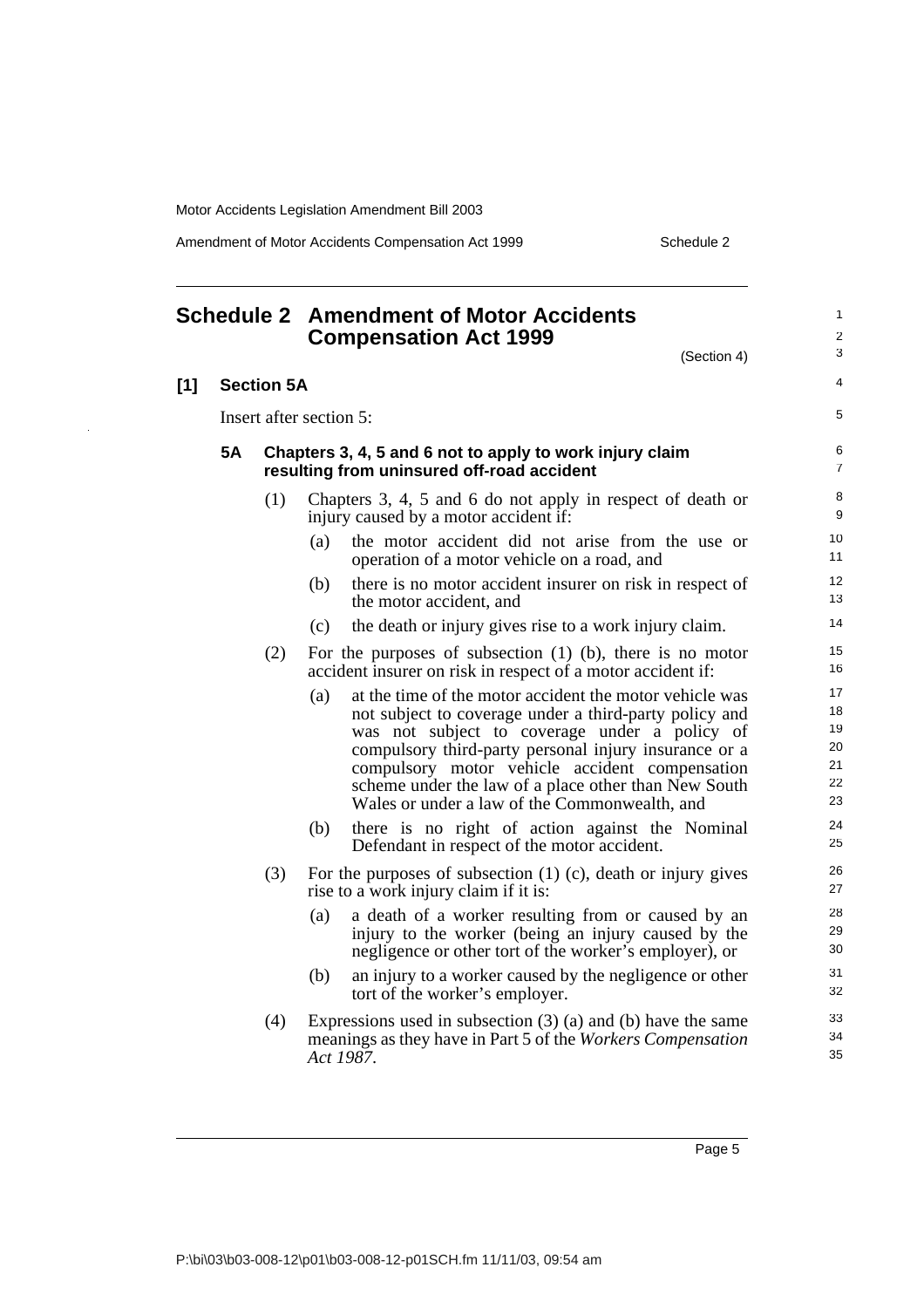Schedule 2 Amendment of Motor Accidents Compensation Act 1999

| [2] |                             | <b>Sections 43, 67 and 148</b>                                                                                                                             | 1                   |
|-----|-----------------------------|------------------------------------------------------------------------------------------------------------------------------------------------------------|---------------------|
|     |                             | Insert at the end of the sections, respectively:                                                                                                           | 2                   |
|     |                             | Note. The application of this Chapter in respect of work injury matters is<br>limited by section 5A.                                                       | 3<br>4              |
| [3] |                             | Section 122 Damages in respect of motor accidents                                                                                                          | 5                   |
|     |                             | Omit the note to the section. Insert instead:                                                                                                              | 6                   |
|     |                             | Note. See Motor Accidents Act 1988 for motor accidents occurring<br>before the commencement of this Act.                                                   | $\overline{7}$<br>8 |
|     |                             | See section 121 of the Transport Administration Act 1988 for the<br>application of this Chapter to railway, ferry and other public transport<br>accidents. | 9<br>10<br>11       |
|     |                             | The application of this Chapter in respect of work injury matters is limited<br>by section 5A.                                                             | 12<br>13            |
| [4] |                             | Schedule 5 Savings, transitional and other provisions                                                                                                      | 14                  |
|     |                             | Insert at the end of clause $2(1)$ :                                                                                                                       | 15                  |
|     |                             | Motor Accidents Legislation Amendment Act 2003                                                                                                             | 16                  |
| [5] |                             | Schedule 5, Part 4                                                                                                                                         | 17                  |
|     | <b>Insert after Part 3:</b> |                                                                                                                                                            | 18                  |
|     | Part 4                      | Provisions arising from the enactment of                                                                                                                   | 19                  |
|     |                             | the Motor Accidents Legislation                                                                                                                            | 20                  |
|     |                             | <b>Amendment Act 2003</b>                                                                                                                                  | 21                  |
|     | 17                          | <b>Application of section 5A</b>                                                                                                                           | 22                  |
|     |                             | Section 5A extends to motor accidents occurring before the                                                                                                 | 23                  |
|     |                             | section commences. However, section 5A does not affect                                                                                                     | 24                  |
|     |                             | court proceedings commenced before 5 December 2002 or<br>any decision of a court made before the section commences.                                        | 25<br>26            |
|     |                             |                                                                                                                                                            |                     |

Page 6

 $\ddot{\phantom{a}}$ 

J.